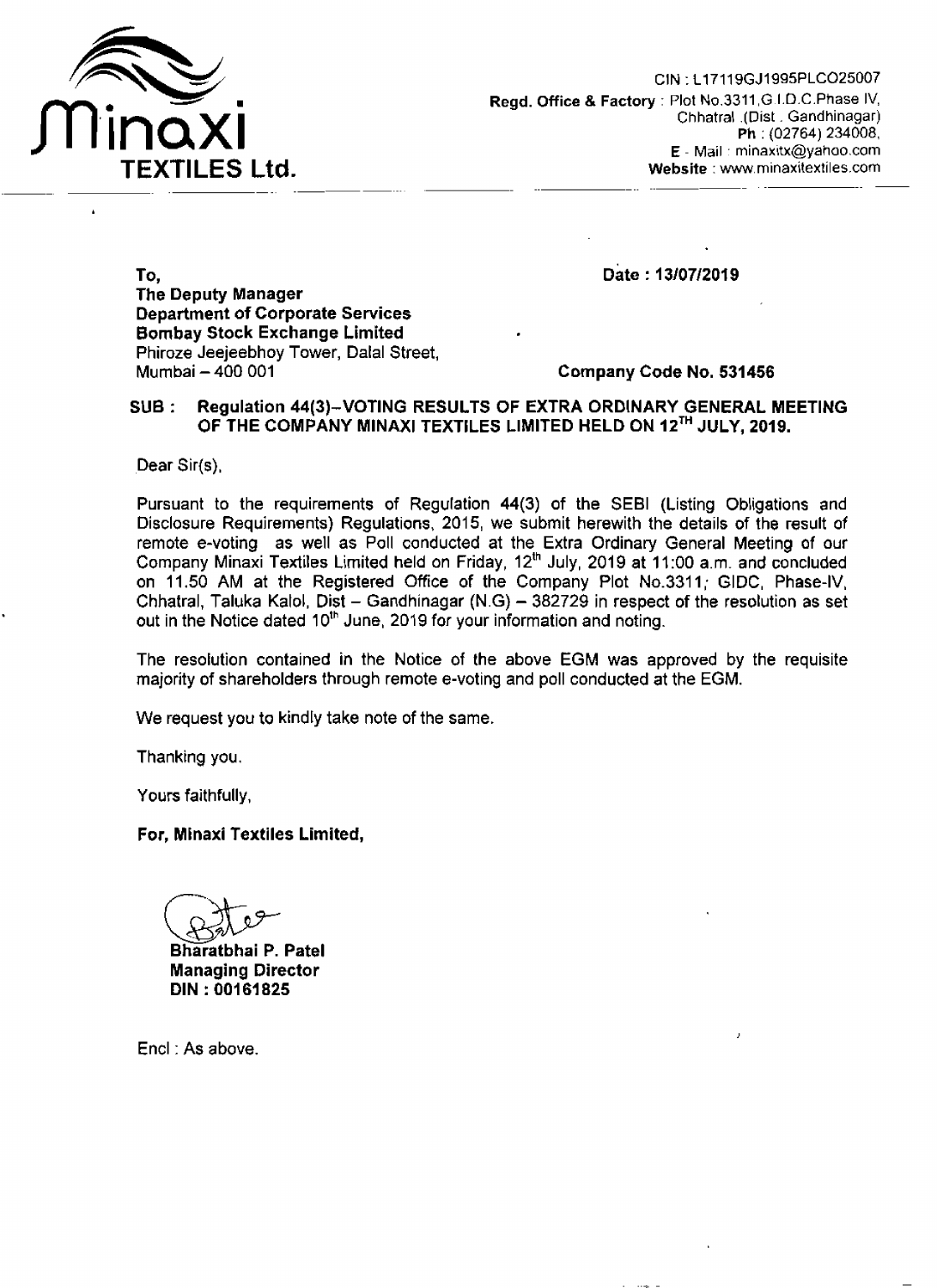

CIN : L17119GJ1 995PLC025007 Regd. Office & Factory : Plot NO.3311 ,G.I.D.C.Phase IV, Chhatrai .(Dist . Gandhinagar) Ph : (02764) 234008, E -Mail: minaxitx@yahoo.com Website : www.minaxitextiles.com

•

| Name of the Company                                                                            | <b>Minaxi Textiles Limited</b> |  |  |  |  |
|------------------------------------------------------------------------------------------------|--------------------------------|--|--|--|--|
| Date of Extra Ordinary General Meeting<br>(EGM)                                                | 12 <sup>th</sup> July, 2019    |  |  |  |  |
| Total Number of Share Holders on record<br>Date / Cut Off Date i.e.05 <sup>th</sup> July, 2019 | 4184                           |  |  |  |  |
| No. of Shareholders present in the Meeting either in person or through proxy :                 |                                |  |  |  |  |
| <b>Promoter and Promoter Group</b>                                                             | 4                              |  |  |  |  |
| Public                                                                                         | 14                             |  |  |  |  |
| No. of Shareholders attended the Meeting through Video Conferencing:                           |                                |  |  |  |  |
| <b>Promoter and Promoter Group</b>                                                             | Not Applicable*                |  |  |  |  |
| Public                                                                                         | Not Applicable*                |  |  |  |  |
|                                                                                                |                                |  |  |  |  |

..

\*Note : No Video Conferencing facility was made available.